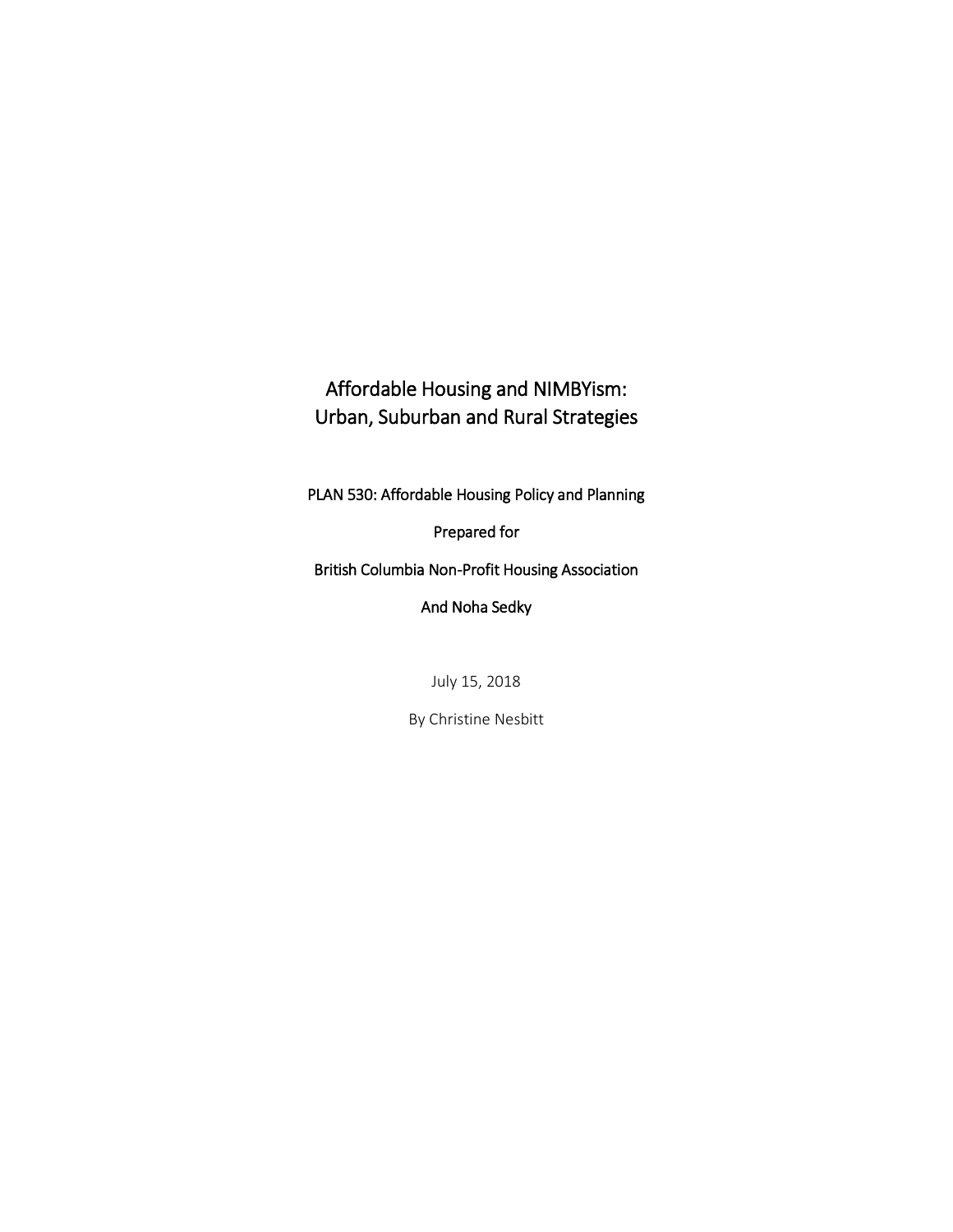| Ongoing Resources and Tools: Education, Institutional Approaches and Litigation 10 |  |
|------------------------------------------------------------------------------------|--|
|                                                                                    |  |
|                                                                                    |  |
|                                                                                    |  |
|                                                                                    |  |
|                                                                                    |  |
|                                                                                    |  |
|                                                                                    |  |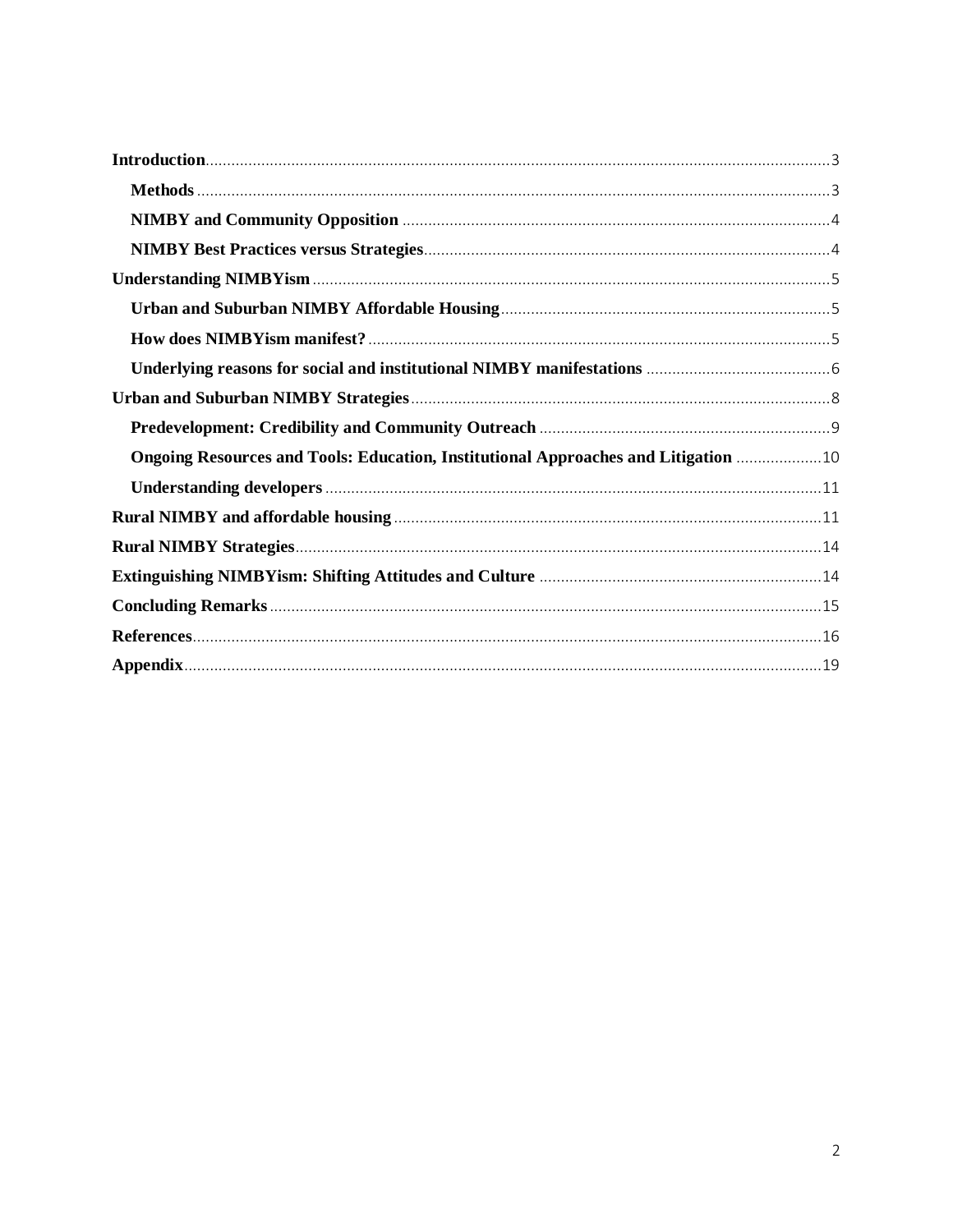## <span id="page-2-0"></span>**INTRODUCTION**

NIMBYism relating to affordable housing is a growing problem, seen around the world. It is present in urban, suburban and rural communities, and can be especially problematic when affordable housing is planned in established communities. According to a survey conducted by Canada Mortgage and Housing Corporation (CMHC) in conjunction with the Federation of Canadian Municipalities (FCM), NIMBY syndrome is the leading regulatory barrier to building affordable housing and infill development across municipalities of all sizes (Survey of Canadian Municipalities: Regulatory measures for Housing Affordability and Choice, 2001). Therefore, understanding and developing ways to alleviate NIMBYism in all sizes of municipalities is key in addressing affordable housing issues in Canada.

NIMBY is a term used within the context of planning, derived from the acronym of Not In My Backyard. NIMBYism (or NIMBY syndrome, NIMBY attitudes) stems from the deeply rooted vision of home and community (Steffel, 1995), and is broadly defined as "the protectionist attitudes of and oppositional tactics adopted by community groups facing an unwelcome development in their neighbourhood (Dear, 1992)." The ability of NIMBYism in influencing land-use has become an increasingly widespread phenomenon, limiting the abilities of affordable housing developments (Steffel, 1995). While NIMBYism can provide benefits through raising the standards of engagement and development of a project, it can create "(…) injustices which threaten to undermine the fundamental rights of people to have access to housing they can afford (Steffel, 1995)."

The term affordable housing is used throughout this document. The Canada Mortgage and Housing Company defines

affordable housing as "affordable when a household spends less that 30% of its pre-tax income on adequate shelter." This is further clarified by expressing that affordable housing is a broad term that captures emergency shelters, transitional housing, supportive housing and subsidized housing, as well as market rate rental and homeownership that are affordable (CMHC, 2017).

## <span id="page-2-1"></span>**METHODS**

In order to understand and develop strategies to reduce affordable housing NIMBYism, this report references 30 scholarly articles, government documents, as well as for-profit and not-forprofit documents. Because the issues of building and maintaining affordable housing affect numerous stakeholders, a diversity of sources is important in attempting to gain a full understanding of the topic.

Numerous search terms were employed to gather the sources. Notable terms were, but not limited to; *NIMBY, community opposition, affordable housing, urban, suburban* and *rural*. Criteria was included when it was relevant to the topic. Geography and age of the material held the most relevance, as a focus of this report is to inform a Canadian perspective, and NIMBYism changes over time. All sources were obtained lawfully.

The sources have been used to summarize the issues of NIMBYism pertaining to urban, suburban, and rural affordable housing. The sources also informed the development of approaches to minimizing affordable housing NIMBYism.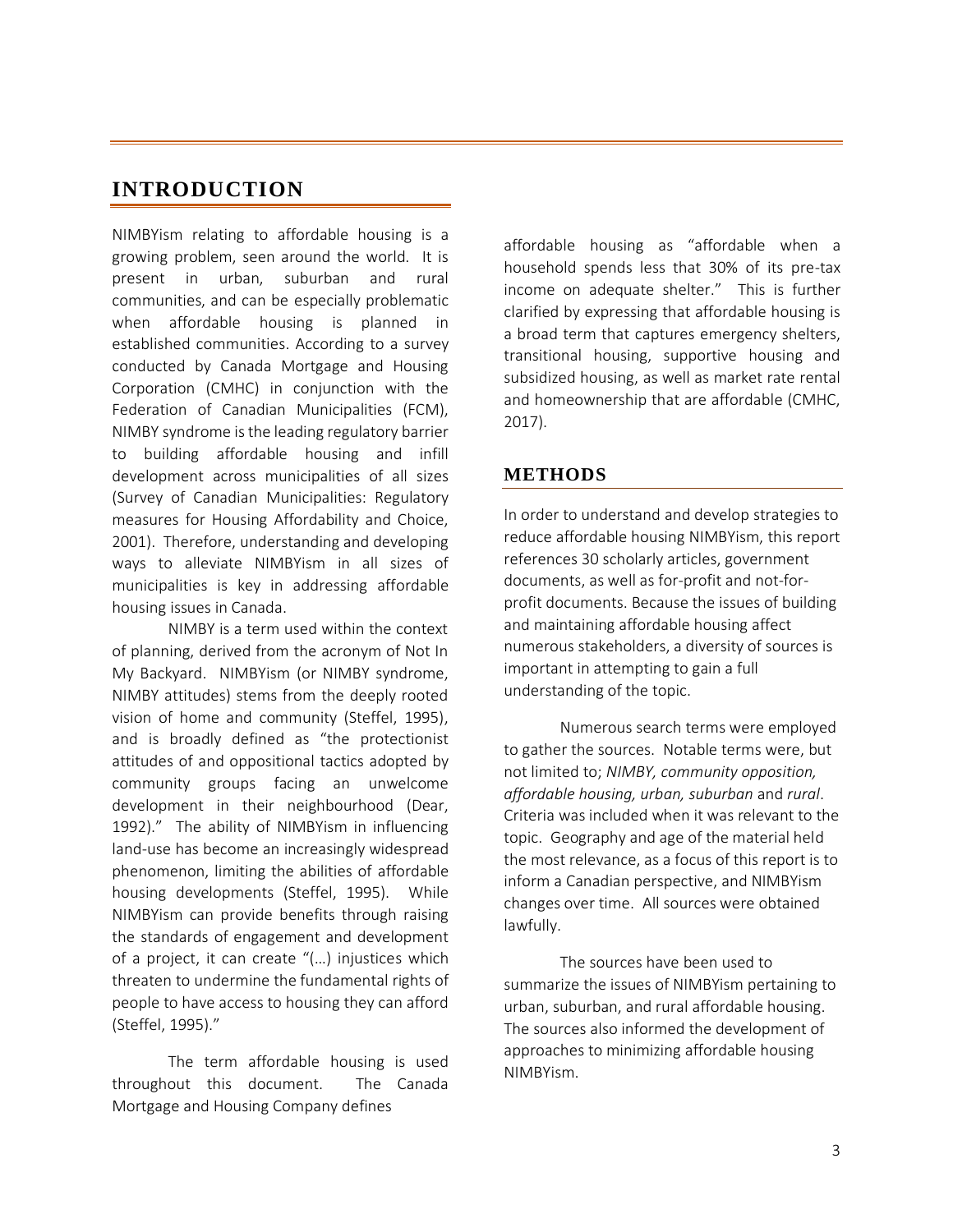## <span id="page-3-0"></span>**NIMBY AND COMMUNITY OPPOSITION**

NIMBYism has been a prominent term used to identify communities in opposition to development, and yet it has fallen out of favour in the literature since the early 2000s(DeVerteuil, 2013). Three main critiques of the term have arisen. The first is that the term is seen as pejorative and disparaging when communities have legitimate concerns over a proposed development. The second is that NIMBY fails to capture feelings that are distance-related, when opposition is not necessarily local. The third prominent criticism is that the term does not take into consideration the increasing environmental, rather than social, concerns of opposition (DeVerteuil, 2013; Wolisnk, 2006). For instance, in the case that a community may be averse to proposed fracking, the term 'community opposition' better represents the community's legitimate concerns (Dokshin, 2016).

# <span id="page-3-1"></span>**NIMBY BEST PRACTICES VERSUS STRATEGIES**

Given the complexities that give rise to NIMBY syndrome, diffusing NIMBY attitudes is, not surprisingly, challenging. In addition to the ways in which NIMBY can present itself in individuals and institutionally, NIMBYism manifests differently in urban, suburban and rural communities. This will be explored later in this paper. While there are commonalities between urban, suburban and rural NIMBY communities, these contexts have different demographics, land-uses, histories, and economies, to list just a few differences. In addressing NIMBY attitudes, a best practices approach is often attempted for resolving or minimizing the NIMBY opposition. However, best practices as a term can be misleading. They can be poorly implemented when a practice is transferred identically from one place to another, with little or no consideration for the differences between places.

Best practices can be used in many ways, but in the planning context, it can be defined as "the patterns and regularities … [that] people learn … are the best ways … toward the fulfillment of their purposes (Turner, 2001)." Best practices are "knowledge-centered (Ernest, 2015)," meaning that best practices are guided by "a set of doings and sayings organized by a pool of understandings, a set of rules … and common and collective ends, projects, emotions and beliefs (Alexander, 2015)". The nature of planning is that people have different epistemological backgrounds and cultures (Alexander, 2015). These fundamentally different views on what knowledge is, makes best practices problematic in the planning field.

This inability to apply best practices strategies to NIMBYism and affordable housing leaves us with the tool of strategies. Strategies differ from best practices, as strategies are meant to be manipulated and tweaked to adapt and fit the needs of the environment in which they are to be implemented. Best practices do not account for differences and uniqueness across differing places, or fundamentally different ways of knowing. Best practices can in fact be harmful and destructive to implement, as assumptions about what is "best" for one place may turn out to be damaging to another (Alexander, 2015).

There are a great number of guiding documents to managing the relationship between affordable housing development and NIMBYism. This can be overwhelming, and the goal of this paper is to provide well-informed strategies based on the multiplicity of guiding sources. As previously stated, urban, suburban and rural NIMBY syndrome manifests differently. NIMBYism regarding affordable housing does have one strong common element regardless of its setting; issues are largely based on manifestations of fear (Scally, 2013). This paper aims to delineate the different strategies, approaches, and prioritizations that can be most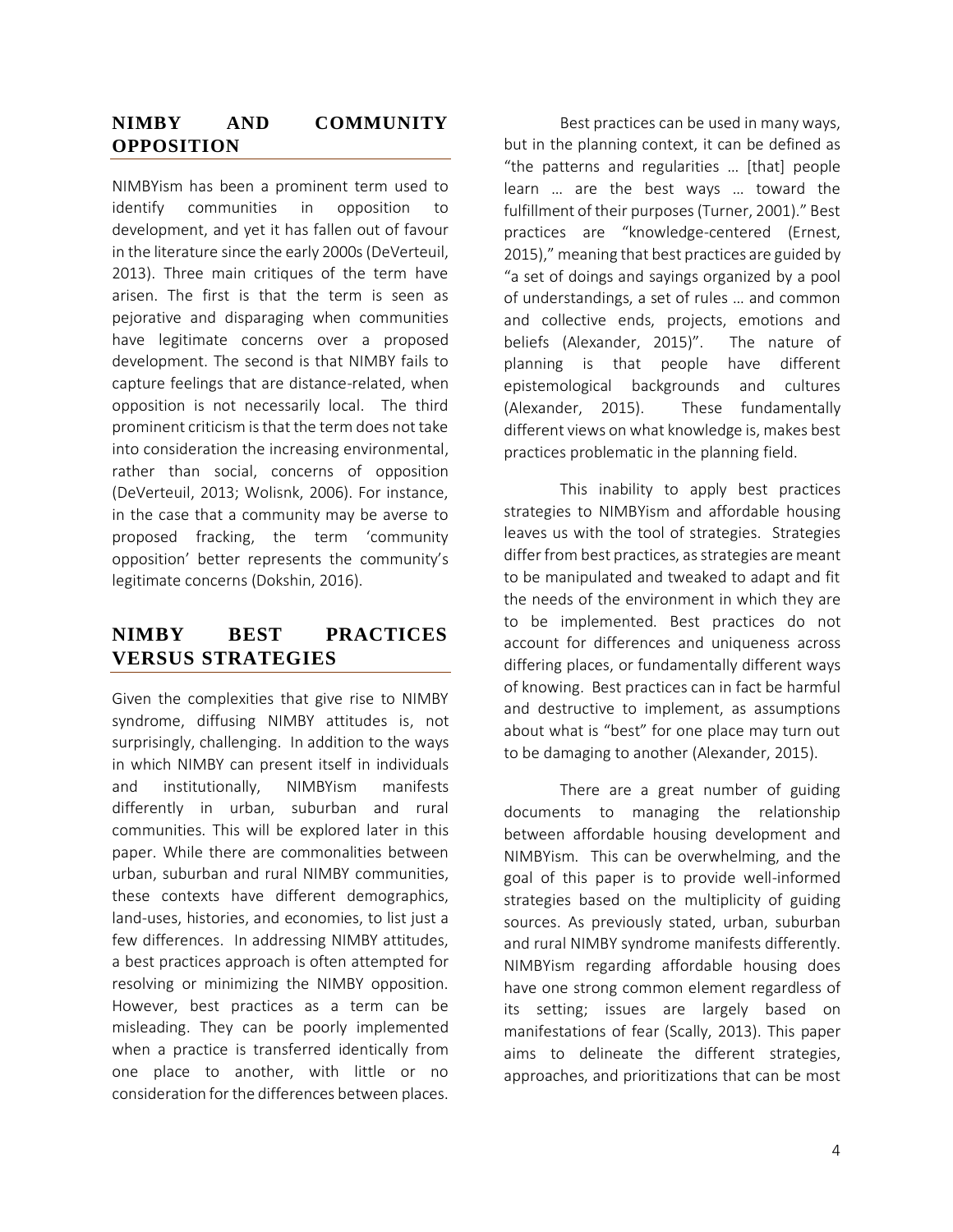effectively adapted to use in these different types of communities.

# <span id="page-4-0"></span>**UNDERSTANDING NIMBYISM**

In order to provide strategies in combatting NIMBY syndrome in urban, suburban and rural communities, we must first understand what different factors manifest to generate NIMBYism in these three types of communities.

## <span id="page-4-1"></span>**URBAN AND SUBURBAN NIMBY AFFORDABLE HOUSING**

Urban and suburban NIMBYism are the most well-known and researched forms of NIMBY syndrome (Waegemakers Schiff, et al, 2015). This is evident in the amount of media coverage and the abundance of academic research found on these two subjects. Cities and suburbs by definition have higher concentrations of population than rural areas, which contributes to higher concentrations of NIMBY attitudes, as well as NIMBY awareness.

Suburban NIMBY attitudes tend to differ from urban, usually in that suburban community resistance can focus on "opposition to urban consolidation (Ruming, et al., 2012)." Despite the differences of urban and suburban views, their similarities are such that the same set of NIMBY strategies can still effectively reduce NIMBY attitudes. Strategies after all, take into consideration the ways in which communities differ, and aim to emphasize strategies according to a community's characteristics.

Urban and suburban areas have traditionally experienced different forms of population, economic and land-use histories. And yet, their respective issues of NIMBYism are becoming more and more similar. While suburbs were once more uniformly middle-class families with children, this makeup is no longer

ubiquitous. The suburban distinction now comprises much broader cross-sections of demographics. Employment opportunities are more diverse and no longer affixed so readily to urban centres, requiring the need for adoption of other income levels in suburban areas (Steffel, 1995). Despite the fact that NIMBY strategies will vary depending on a community's conditions, the similarities urban and suburban contexts share within a municipality allow for a general set of overarching strategies to apply for both urban and suburban NIMBYism.

## <span id="page-4-2"></span>**HOW DOES NIMBYISM MANIFEST?**

NIMBY syndrome has been broken into two distinct parts (*Figure 1*): (1) an attitude of 'personal bias', and (2) institutionalized actions (Advisory Commission on Regulatory Barriers to Affordable Housing 1991; Scally, 2013). NIMBY 'personal bias' attitudes are often shaped by five general fears: (1) property values, (2) crime and safety, (3) infrastructure and services strain, (4) neighbourhood character, and (5) open space preservation (Dear, 1992; Pendall, 1999; Greater Victoria Coalition to End Homelessness, n.d.; Scally, 2013.).

There are also concerns that affordable housing, potentially coupled with property tax reliefs, will be unable to support the increased need for services associated with population growth. This leads to institutionalized NIMBYism, which is reflected through local government actions (Scally, 2013) of restricting the "supply and increasing the demand for housing thus driving up the costs of multifamily rental housing development (Pendall, 2008)." Restricting the supply ranges from directly excluding multifamily development, to indirect regulatory barriers like cost inflation, implementation of strict environmental controls, requiring low-density development, restricting infill development, excessive fees, and inefficient movement of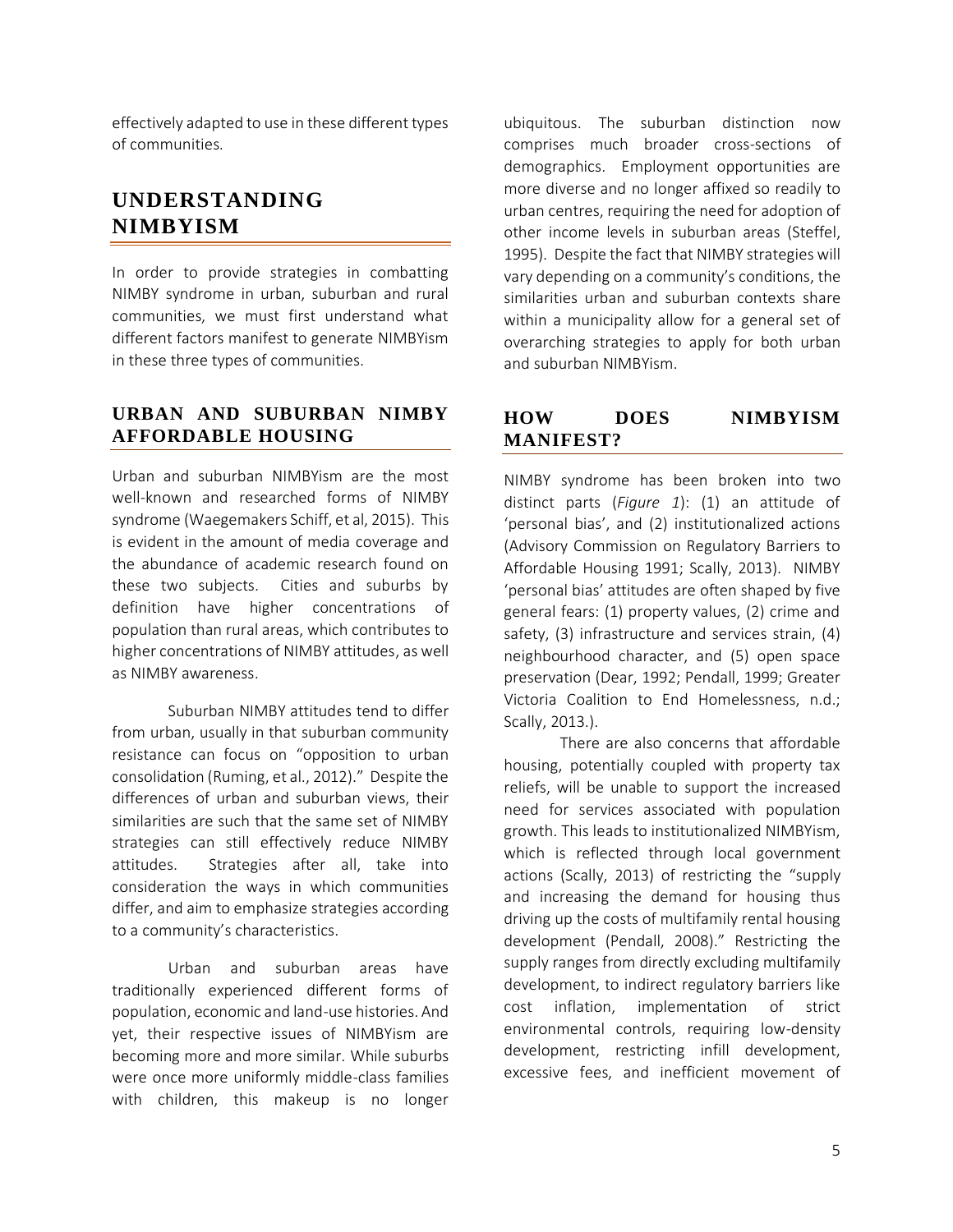permits for proposed projects (BC Ministry of Housing, 2014; Scally, 2013).



### *Figure 1: How NIMBY attitudes are expressed*

## <span id="page-5-0"></span>**UNDERLYING REASONS FOR SOCIAL AND INSTITUTIONAL NIMBY MANIFESTATIONS**

To understand and then combat personal bias and institutionalization of NIMBY attitudes, it is helpful to categorize these fears according to the systems by which they are influenced. Overall, these NIMBY fears can be organized into four broad categories; economic, political, social and spatial.

1. Economics fuel many opinions and stances with regards to NIMBY attitudes. They are primarily seen in two forms:

#### *Homeownership*

Homeownership is a large factor in shaping NIMBY attitudes (Duke, 2010; Shively 2007). The Homevoter Hypothesis has been developed by

William Fishel, and it argues that homeowners' concerns for their property values influences their attitudes and behaviours towards municipal politics (Fishel, 2001; Mcgregor, & Spicer, 2016). The term 'homevoters' is coined to represent "homeowners who participate in local affairs in order to protect and enhance the value of their homes (Mcgregor, & Spicer, 2016). Additionally, homeowners have different attitudes towards local affairs and participate more than renters. Homeowners tend to hold more negative opinions on the construction of new social housing than renters.

#### *Gentrification*

Gentrification is defined as "the production of space for progressively more affluent users (Hackworth, 2002)." Gentrification puts pressure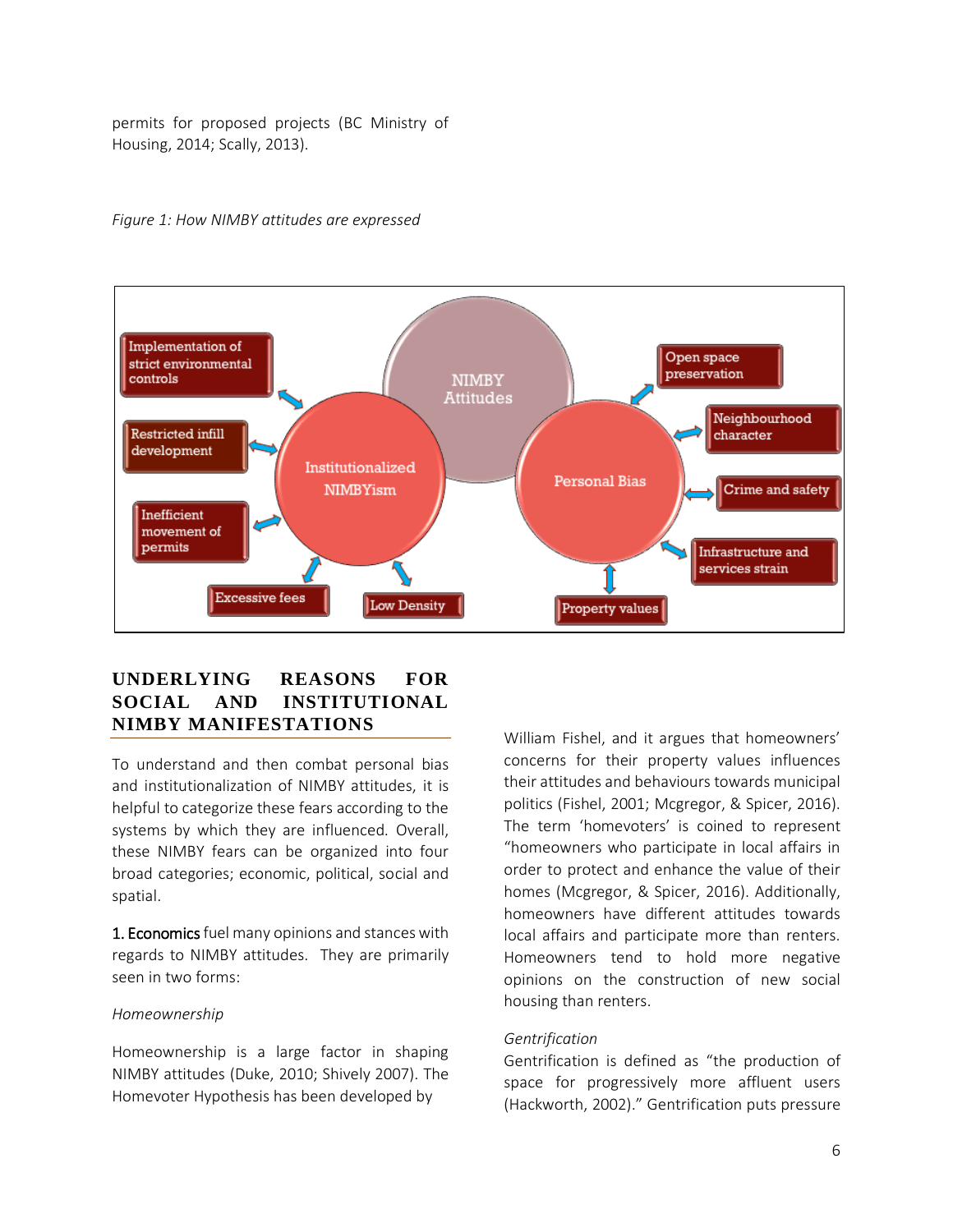on inner city areas (generally), and can therefore exacerbate issues of displacement of vulnerable peoples. Gentrifying forces have their own brand of NIMBYism that "seeks to remake the built social environment to suit their needs (DeVerteuil, 2013)", impacting the original and 'lower-class' land uses. DeVerteuil argues that NIMBYism is inextricably linked to high social and economic classes.

2. Politics can also play a role in shaping NIMBY attitudes. Political influences on NIMBYism are the following:

### *Public Trust in Governments*

Public trust in governments and politicians is often seen when development is proposed in established neighbourhoods (Tighe, 2010). Residents may feel they have not been consulted in the proposal, or that there is a lack of transparency in the processes. When opposition to projects is already formed, providing data and information, even if it aims to dispel the concerns of residents, is discredited because there is a lack of trust in the motives of the government officials and political leaders (MacNeil, 2004; ULI 2005; Wheeler).

### *Ideological beliefs*

According to Tighe, people tend to think that NIMBYism stems from practical concerns, like decreasing property values (Tighe, 2010). However, not all issues originate from practical concerns. Concerns can also stem from different ideologies. For instance, if one does not believe that affordable housing is warranted, no amount of data will assuage their concerns.

### *Electoral cycle*

Electoral cycles impede politicians from dedicating and advocating for resources in support of long term investment programs. Politicians can be in fear that speaking out in favour of services supporting homelessness and affordable housing will damage their campaigns and funding sources (Jacobs, 2015).

### 3. Planning process

### *Growth plans*

When developments are proposed, NIMBY attitudes can be fueled by the lack of a growth plan, or perceived lack. Not demonstrating a clear planning process, and how the development will integrate into the existing community can fuel personal bias, such as the belief that the development will increase traffic congestion (Dear, 1992; Iglesias, 2002).

## 4. Social

### *Social attitudes and stigma*

There is a strong sentiment that bringing affordable and low-income housing into communities brings crime. This is due to our society's association between crime and poverty (Iglesias, 2002; Tighe, 2010).

### *Racial discrimination and segregation*

Similar to the social attitudes associating crime and poverty, there is often the stigma that different, non-white ethnic groups bring with them crime (Fiske et al 2010; Tighe, 2010). Dear also points to the stigmatization and segregation by the community of those who may have illnesses, such as HIV (Dear, 1992).

## *Information and media framing*

Studies show that media can fuel existing stereotypes and issues, particularly regarding poorer and minority groups. Media can be a powerful tool that benefits the affordable housing agenda, but ensuring a positive representation of affordable housing and NIMBY issues requires advanced planning (Goetz, 2008; Tighe, 2010).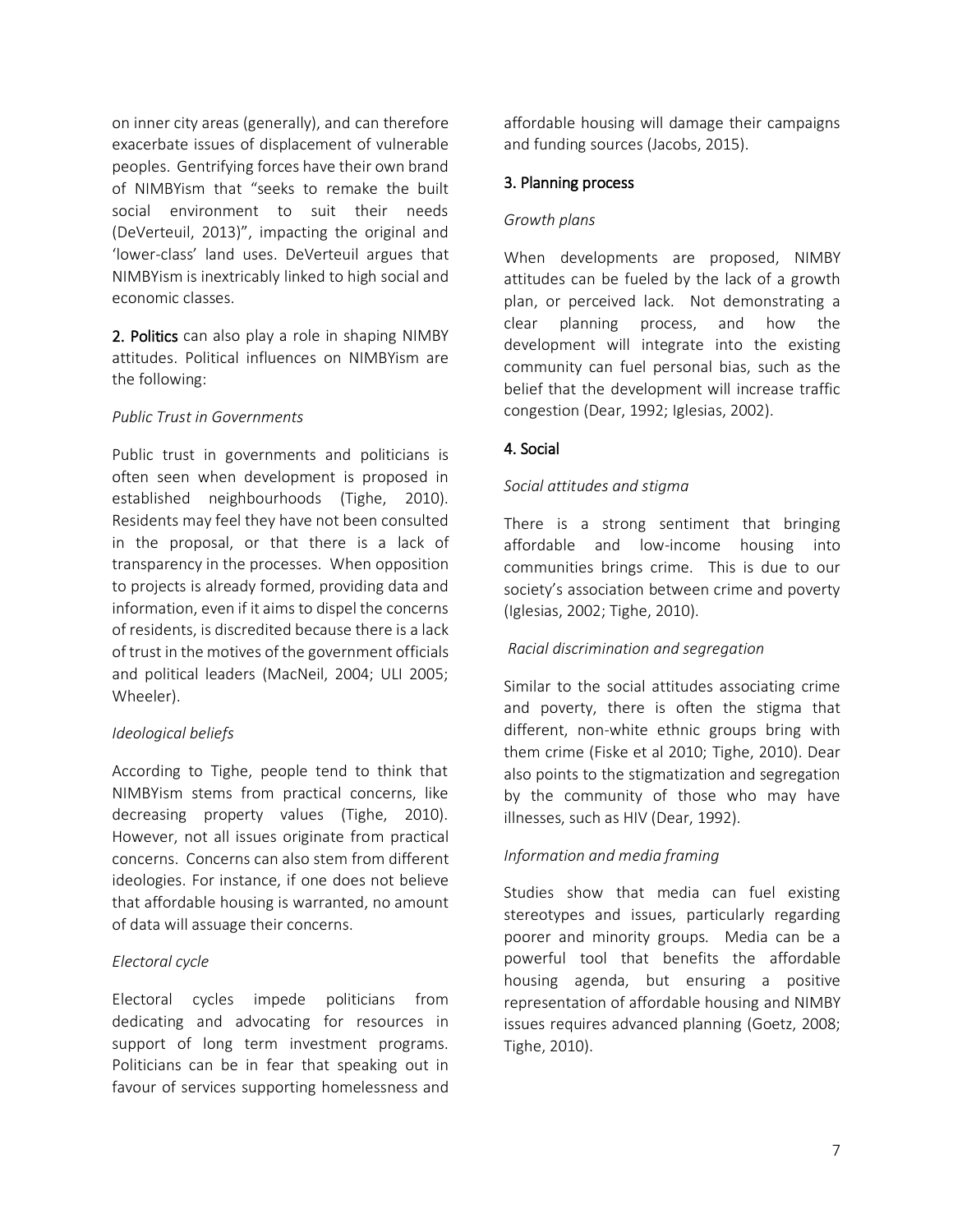## 5. Spatial

### *Sense of Place*

When affordable housing is proposed, the changes that it will bring to the community are seen as a threat. There is a sense that the community will lose the sense of place and character that is has cultivated, and people have difficulty accommodating change due to their attachments to these less tangible attributes (Devine-Wright 2009; Ruming 2014).

## *Built environment*

Threats to the built environment are similar to that of sense of place. Communities become concerned with the physical changes that are planned for in their community (Dear, 1992).

## *Visibility of homelessness*

Members of the community worry that building low-income and affordable housing will encourage the establishment of homelessness within their communities (Waegemakers Schiff & Turner, 2014).

## *Proximity of site*

The distance at which a resident lives from a facility is a strong indicator of the strength of

their NIMBY attitudes. The closer a resident is to the proposed development, the greater likelihood that they will oppose it (Dear 1992; Jimenez, 2005).

## <span id="page-7-0"></span>**URBAN AND SUBURBAN NIMBY STRATEGIES**

These NIMBY attitudes and policies require a robust set of strategies to minimize concern and dispel fear and negativity around affordable housing developments. Strategies to successfully minimize NIMBYism come down to assuaging fears and personal concern, as well as preventing these fears from becoming written into policy.

There are broadly five strategies that have been developed for this paper (*Figure 2*), that are recommended to be used congruently to reduce NIMBY attitudes regarding low-income housing. These five strategies have been adapted and synthesized from the literature cited within this report. Each strategy is expanded upon following *Figure 2*, and the cited sources can be further investigated in order to understand how these strategies have been informed.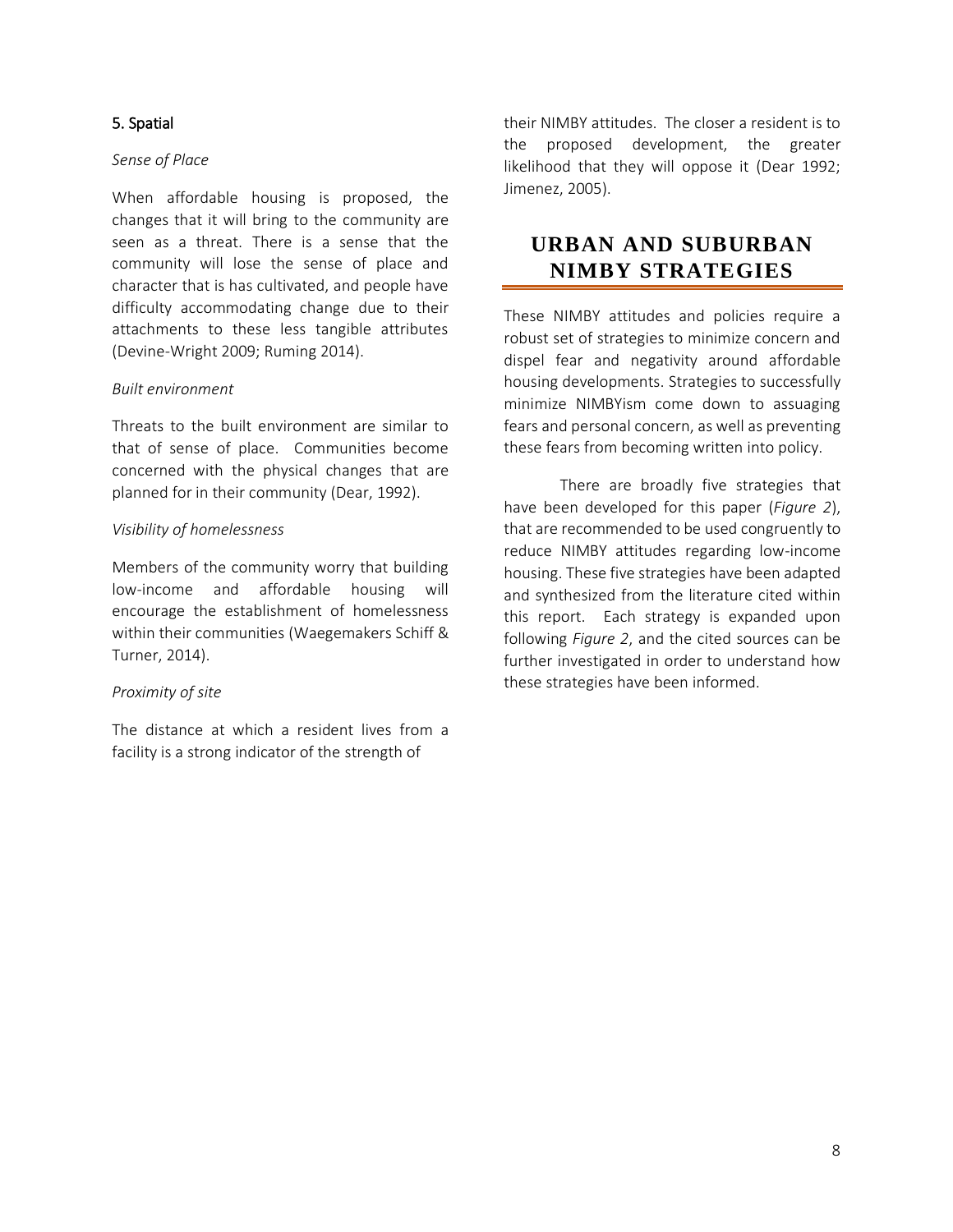

## <span id="page-8-0"></span>**PREDEVELOPMENT: CREDIBILITY AND COMMUNITY OUTREACH**

The predevelopment stage is an important timeframe, where certain strategies need to be prioritized. NIMBYism and community opposition are most easily managed by preventing them to take root (Iglesias, 2002).

### *Credibility*

Credibility is an important predevelopment strategy. Credibility of the developer, the future operator of the site, and even the government give a foundation of accountability, reliability, safety and reassurance to the community.

Credibility is shown through the track record and reputations of the developer and operator from past projects. Demonstrating knowledge of local policies, and local community issues are also key to establishing credibility. Developers and their partners should conduct research on the impacts the development would have on the community such as services and amenities (ULI, 2005).

#### *Community outreach*

Community outreach is the second major piece to the predevelopment strategy. The developer and its partners need to be able to hear legitimate concerns from the community, and provide mitigation and solutions to these concerns (Iglesias, 2002). Engaging with community is a good way to build transparency and support for the project. Community leaders can be church, school, political, and other leadership roles, and the most effective ways of approaching any community members is informal way (Jimenez, 2005).

#### *Coalition building*

Support can be grown outside of the community itself. Developers and their partners should look to build coalitions of beneficiaries and other supporters to engage a broader platform of support (Tighe, 2010).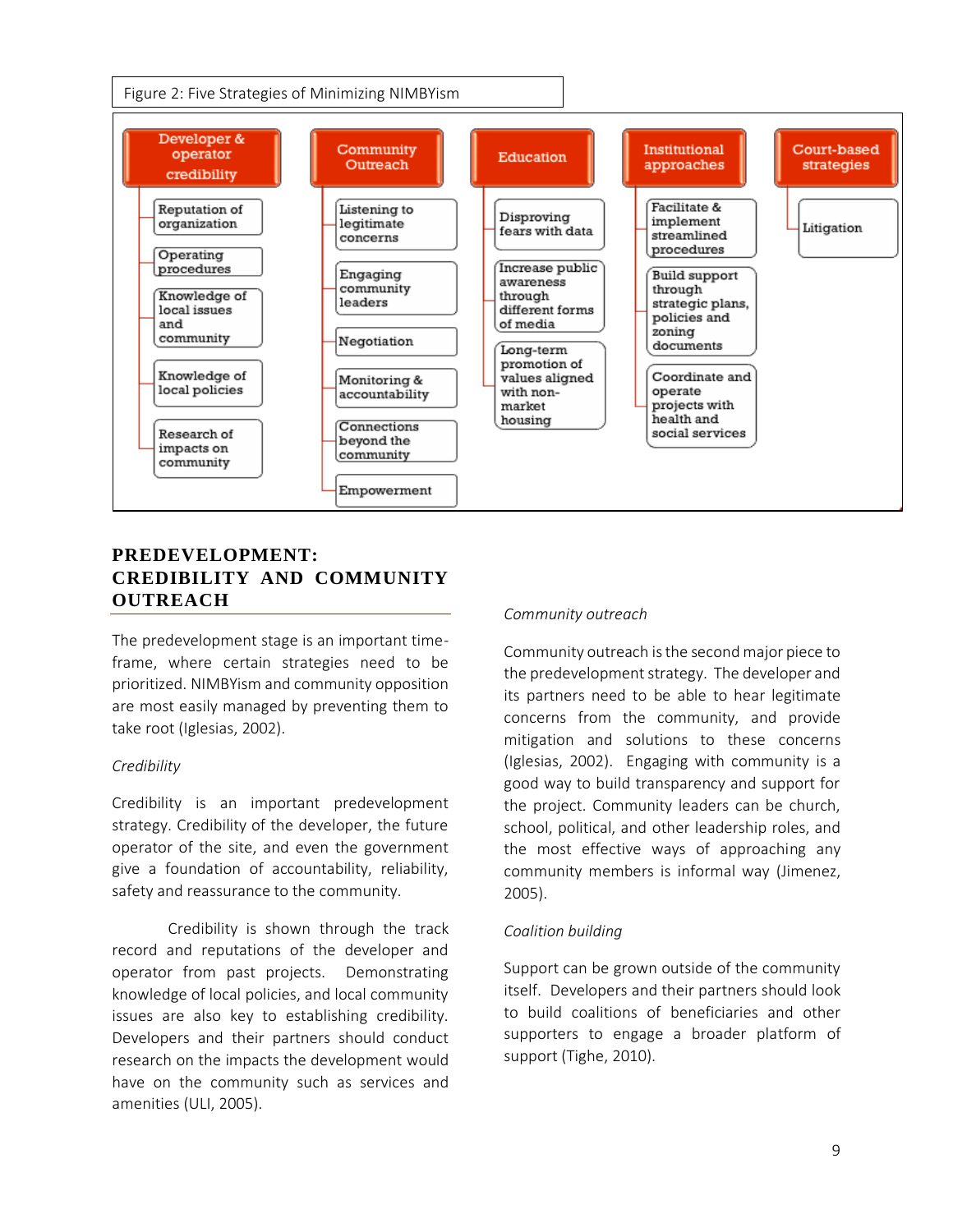### *Negotiation*

Negotiation is important to be prepared for. Even the most thoroughly designed plans change. However, the organizations need to be prepared by knowing what they can and are capable of compromising on, and what types of concessions and incentives they will offer the community when challenges are made to the plans (Tighe, 2010; Wheeler, 1994).

### *Community Advisory Committees*

Community Advisory Committees (CACs) are a good way of bringing local leaders and residents together to help "effectively legitimize the activities of the proposed service, incorporate needed technical and advocacy skills, and diffuse opposition (Dear, 1992)." CACs bring together diverse community viewpoints and provide structured and respected environments for issues to be aired, addressed and solved (Dear, 1992; Iglesias, 2002; Affordability and Choice Today, 2009).

## <span id="page-9-0"></span>**ONGOING RESOURCES AND TOOLS: EDUCATION, INSTITUTIONAL APPROACHES AND LITIGATION**

Credibility and community outreach are strategies important to employ at the predevelopment stages, but they must be carried throughout the entire low-income housing development project to maintain and continue building positive relationships within the community.

Education, institutional approaches and litigation are strategies that require different timelines or opportunities within the overall strategy, but they are integral in the success of a development as well as the predevelopment strategies.

### *Education*

Education provides tools to be used in predevelopment and community outreach, but education is not just disproving fears with data. Disproving facts with data is an important element to education, but it is not the sole piece. Regional governments and organizations must consider long-term educational pieces, so that they can promote values that are consistent with non-market housing (BC Ministry of Housing, 2014). Disseminating community oriented educational pieces should include outreach via education and communication facilities, mainstream media, and social media (Dear, 1992).

### *Institutional approaches*

Reducing barriers, and facilitating and increasing efficiencies of proposed affordable and lowincome housing plans will save time and money (Dear, 1994). Ensuring low-income housing support is built into strategic plans, policies and zoning documents will boost support and awareness of individual low-income and affordable housing projects as they are proposed. Coordinating, operating, and monitoring projects with health services will be mutually reinforcing and breed resilience amongst these services and projects. It will also increase their chances of success (Scally, 2013).

### *Litigation*

Court-based actions have a long history in affordable housing developments (Tighe, 2010). While litigation is not a leading strategy that reduces NIMBY attitudes, it is necessary to be prepared for court-based strategies when defending unconstitutional discrimination by communities; or when communities resist these developments when they have the support of policy through strategic planning documents (Scally, 2013; Tighe, 2010).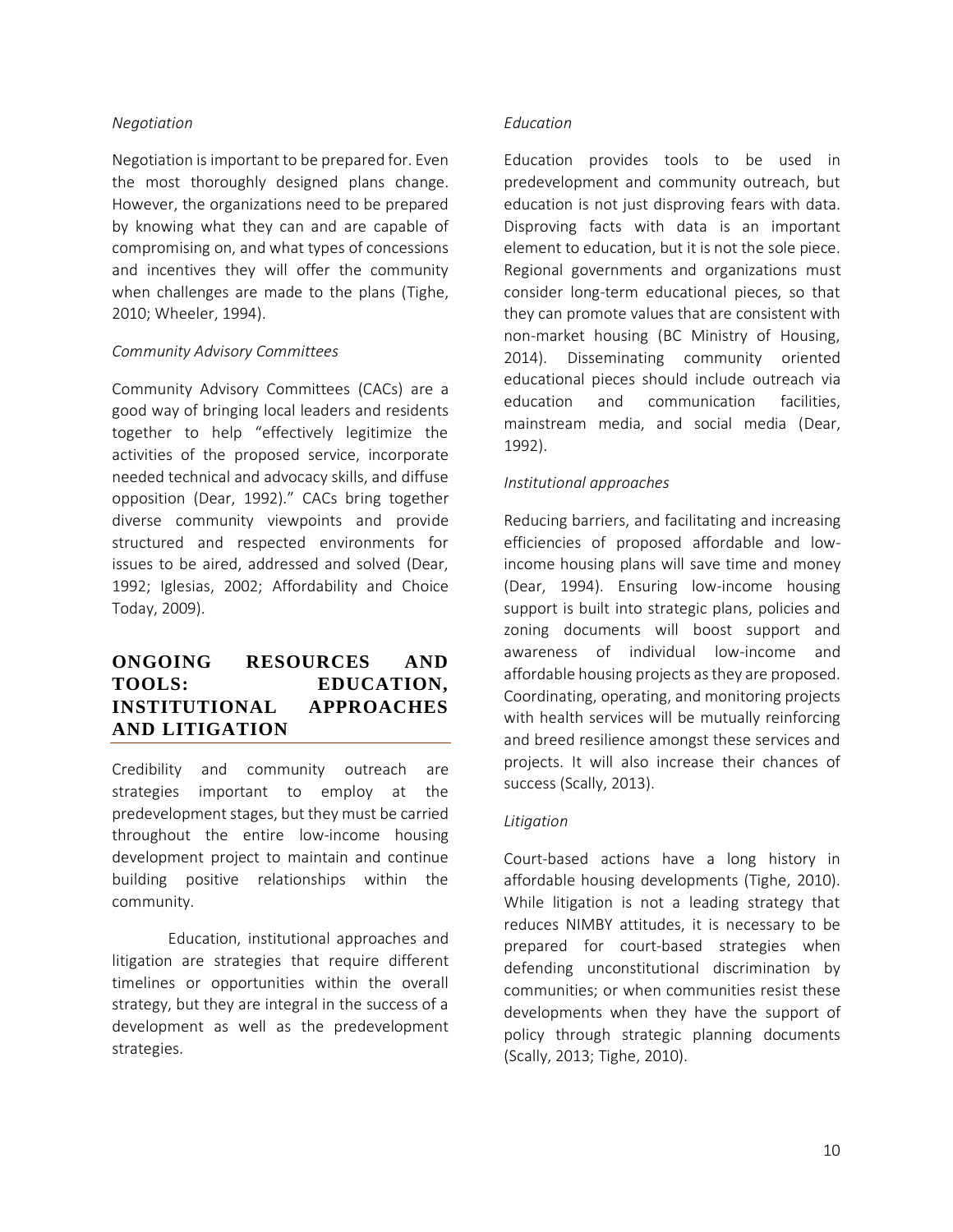## <span id="page-10-0"></span>**UNDERSTANDING DEVELOPERS**

Across Canada, housing and land values have been increasing, and in many cases, there has been a stagnation and/or lack of government funding to adequately support the growing needs surrounding affordable housing. The result is such that the private sector has coupled with local governments in the form of both non-profit and for-profit affordable housing development (ULI, 2005). For-profit developers of affordable housing tend to function on a "double bottom line" philosophy; making a profit, and an altruistic "doing good" for those in need (ULI, 2005).

Non-profit developers of affordable housing are becoming more entrepreneurial, as there is the realization that operating as though they are a for-profit business is needed. Generating profit or revenue aids in the sustainability and long-term success of the organization itself, for its past, present and future projects (ULI, 2005). This is important to acknowledge and understand, as NIMBY attitudes can impede affordable housing developments. When projects are stalled by NIMBYism, it causes loss of bottom lines to both types of organizations, which in turn may prevent the project from moving forward all together. If an affordable housing project is stalled, it may affect the organization's abilities to take on new affordable development project in the future, due to the financial challenges that manifest with delayed and unfinished projects (Dear, 1992).

The five NIMBY strategies outlined give a robust set of tactics to reduce NIMBY attitudes, and can prevent them from forming altogether. An example of these strategies coming together to successfully build an affordable housing development was accomplished in a high-income neighbourhood in Silicon Valley, when a development firm partnered with a public affairs firm. Opposition was overcome through several avenues. Land use approvals were attained from the city, church leaders and civil right leaders

supported the project, as well as unions, the Chamber of Commerce, regional employers, prospective tenants, and other diverse groups. Media was used to promote and inform the city about the development. Community research and outreach also succeeded in defusing negative attitudes of residents (GCA Strategies). In this case, four tactics were employed; (1) Developer and Operator Credibility, though its knowledge and research done within the community; (2) Community Outreach and (3) Education, due to the use of research and education for local residents, and use of media to support the project; and (4) Institutional Approaches though attaining land use approvals from the City. Litigation (5) was not used, as it was not needed in order to successfully overcome the NIMBY attitudes.

Beyond these 5 Strategies, it is important as well to consider the four main stakeholders that are involved in the entire development process; the developer, the government, the community and the future residents. These parties will all be contributing and affect the future of the neighbourhood, and they must be included throughout the entire planning, building and facilitating process.

# <span id="page-10-1"></span>**RURAL NIMBY AND AFFORDABLE HOUSING**

The causes of NIMBYism are relatively well understood in the urban and suburban contexts, and strategies tend to have been outlined thoroughly. There are different obstacles to overcome when developing affordable housing in rural communities. Because rural communities face different challenges than urban and suburban settings, NIMBYism can arise from different factors. Rural communities across Canada have differing realities, making comparison between rural communities a large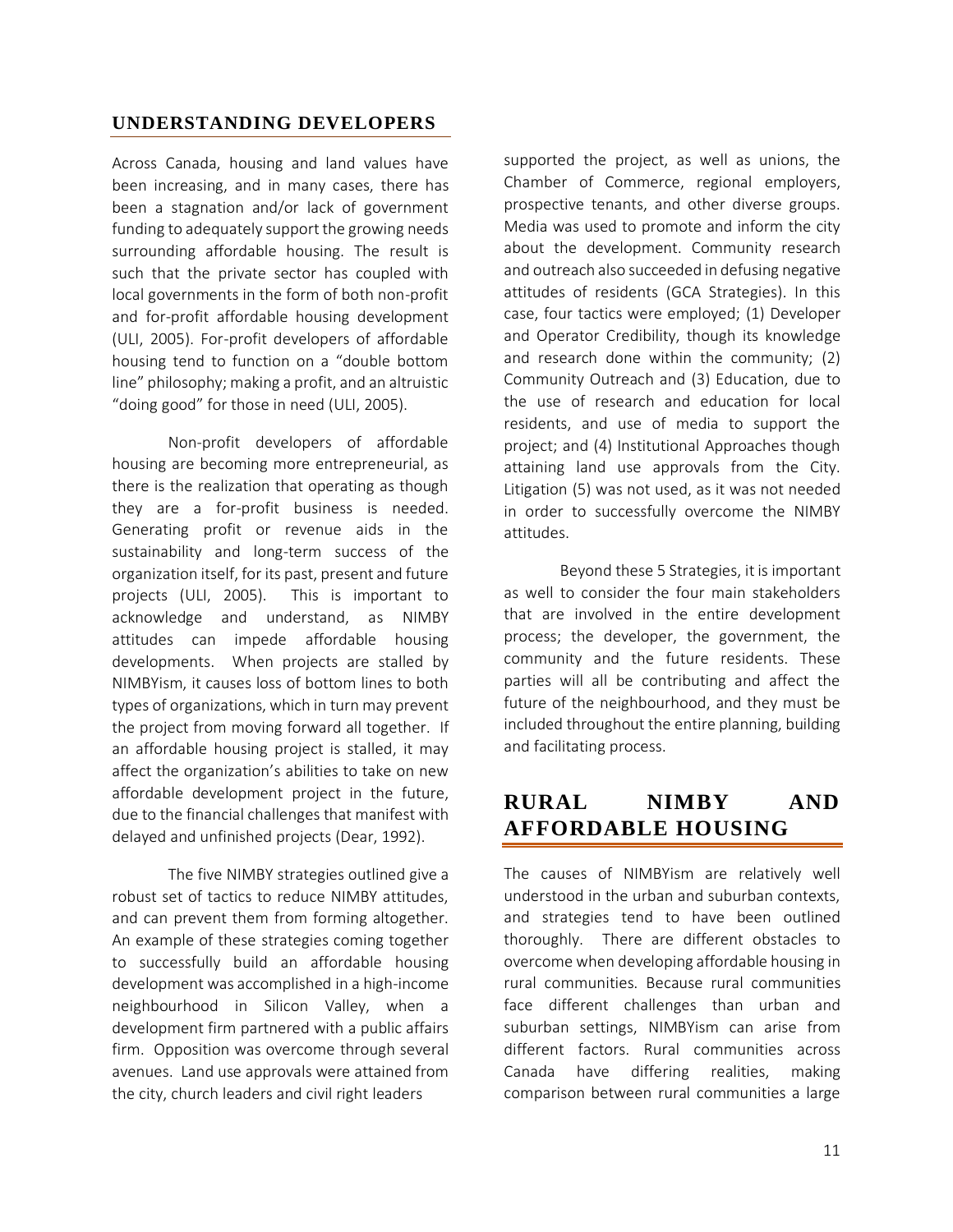challenge as well. Understanding how rural communities approach affordable housing compared to both urban and suburban as well as between one another is important in order to best strategize for overcoming NIMBY attitudes.

### *Local awareness*

Affordable housing is a challenge to provide in rural communities. Rural communities tend to display fewer visible signs of homelessness, and instances of couch surfing and crowded accommodations means that housing availability and affordability are not often visible (Waegemakers Schiff & Turner, 2014). This means that residents, city council members nor the business sector buy in to the notion of providing affordable housing (Waegemakers Schiff & Turner, 2014). "The existence of homelessness counters the mythology of idyllic small-town living, thus it takes more to bring it to the surface as a priority issue (Waegemakers Schiff & Turner, 2014)."

When addressing issues of affordable and subsidized housing, rural communities often lack a full understanding of housing models. There is a sense that it is a linear progression beginning with shelters. These communities can struggle with building subsidized housing options when they do not have shelters in place first (Waegemakers Schiff & Turner, 2014).

#### *Budgets*

Smaller population numbers mean that there are often fewer services and amenities available to residents, and fewer funds to run and provide additional amenities and services (Waegemakers Schiff, et al, 2015). When a rural community has a small budget, they are not often able to provide services like shelters or affordable housing stock. And as mentioned previously, when they do have money to spend, these issues seem to be low on the community's list of priorities (Waegemakers Schiff & Turner, 2014).

#### *Funding Support*

On top of small budgets, communities get varying degrees of funding and support from other levels of government. Rural communities often have to apply for this funding. Some communities are confused and concerned about their funding rejections, while other communities are unaware of the possible funding streams. Some provinces and jurisdictions require the development of programs and provide funding differently, leading to increased levels of engagement in the affordable housing market (Waegemakers Schiff & Turner, 2014). While the level of funding and coordination varies widely from community to community, when "we talk about system planning, we need to acknowledge the system in place at the rural level is likely full of gaps, making it difficult to introduce a comprehensive (and resource- intensive) homelessness [and affordable housing] strategy when disparities exist across social services (seniors, economic development, transportation, child care) (Waegemakers Schiff & Turner, 2014)."

#### *Housing Stock*

Development patterns are different, which often means a dominant housing typology of single family dwellings, and not a large number of low-rise or apartment buildings. When housing is being built in growing communities, it is often targeted at affluent people relocating (Waegemakers Schiff & Turner, 2014). This is also true in rural communities that experience growth patterns related to seasonality, such as tourism (Waegemakers Schiff & Turner, 2014).

Many northern rural communities also face a lack of building materials, leading to housing stock shortages. When low-income and subsidized housing is not available, people can be forced to leave their communities for other rural communities. In doing so, they become isolated from their own community as their connections are altered (Waegemakers Schiff & Turner, 2014).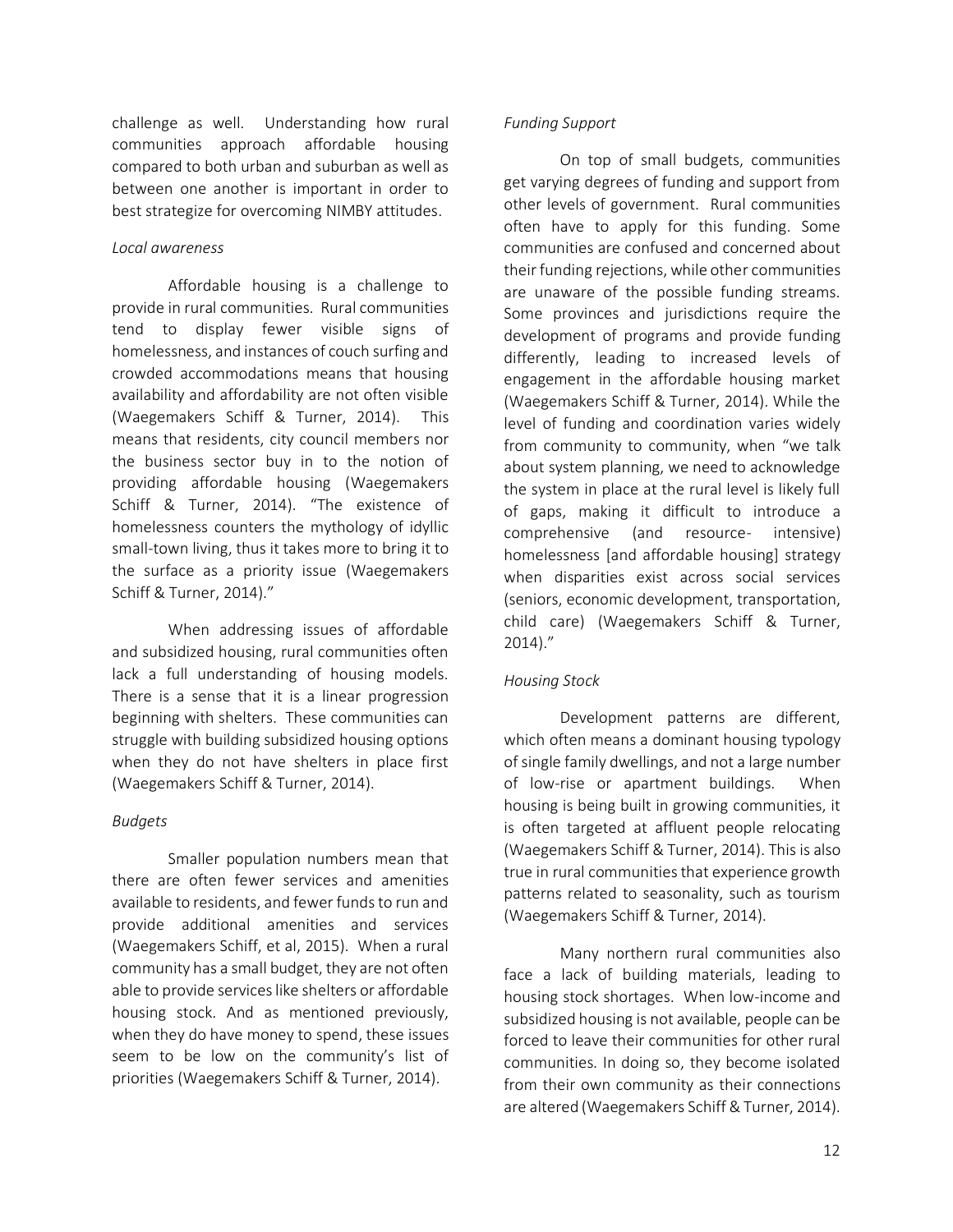### *First Nations and Aboriginal populations*

Displacement due to lack of housing stock can be especially problematic for Aboriginal and First Nations people. These groups often experience a great deal of racism in urban and suburban areas, where their relative populations are lower, affecting their ability to find places to live (Lee et al. 2007; Patrick, 2014). While the relative majority of First Nations and Aboriginal peoples live in rural communities, racism-fueled NIMBY attitudes and a lack of available and/or affordable housing can cause displacement and isolation of individuals or small groups. For instance, when a community cannot provide housing to a member of an Aboriginal or First Nations group, this individual must move to another community, that may or may not be in

close proximity to their home community. Rural communities often lack adequate transportation options, and the individual may then lack the means to access their home community. Subsequently, cultural support and community ties become strained or weakened, and this leads to the individual's isolation (Patrick, 2014).

#### *Economics*

Waegemakers Schiff and Turner demonstrate through the following table, the diversity of rural communities. It highlights key trends in these different Canadian rural communities, and helps to connect homelessness and housing issues with broader economic situations of these rural communities.

### Types of Rural Communities

*Table 1: Rural Community Housing and Economic Challenges and Opportunities (Waegemakers Schiff & Turner, 201;* Bruce, et al., 2005*).*

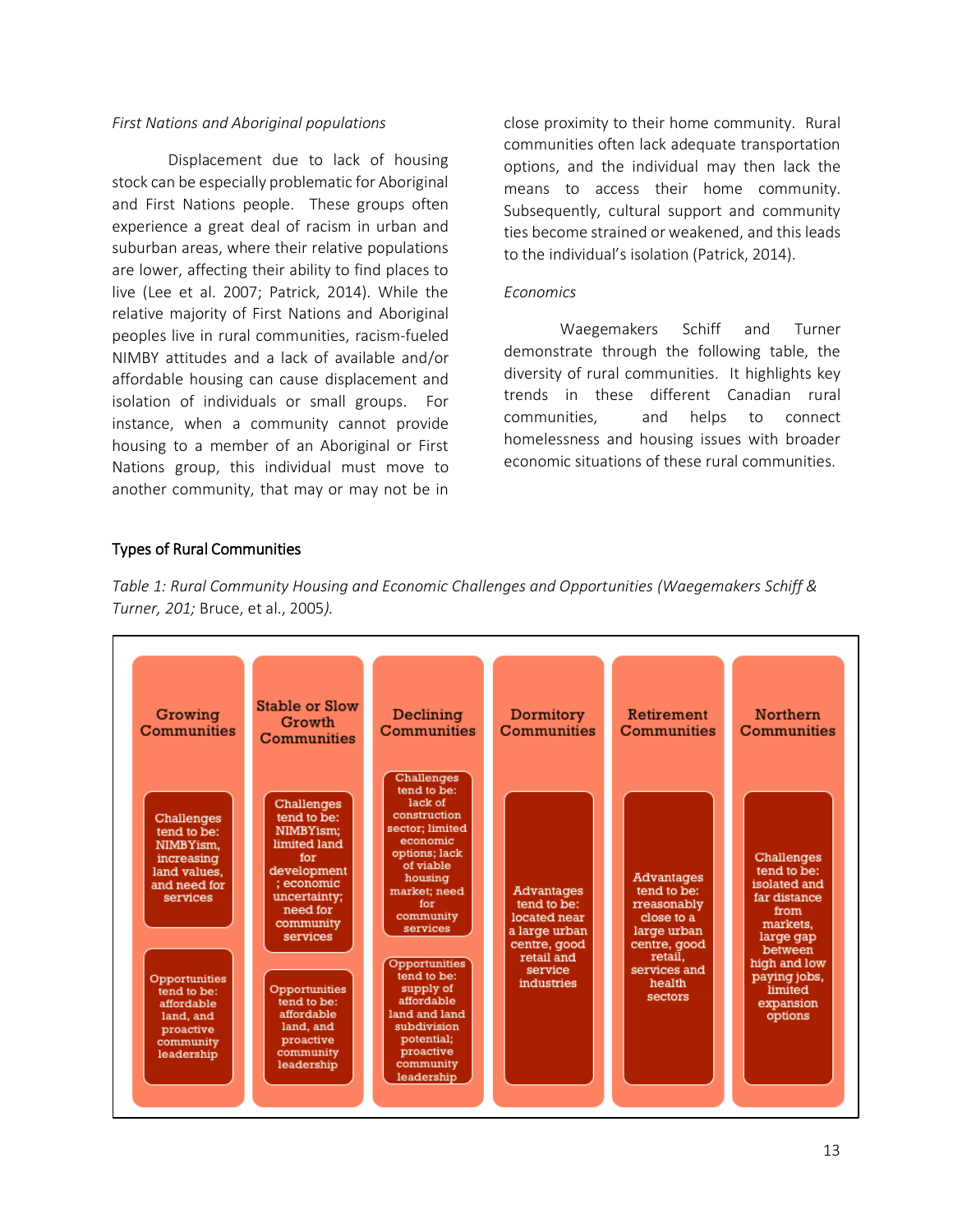# <span id="page-13-0"></span>**RURAL NIMBY STRATEGIES**

### *Growing awareness*

The circumstances that cause NIMBYism to arise in rural areas are often hidden, complex, and disparate across rural areas. Despite this, one of the common elements of rural communities is a lack of visibility and awareness of the local need for affordable housing (Waegemakers Schiff, et al, 2015). A recommended starting point would be to raise awareness amongst rural community residents about the need for affordable housing in the area. Given the tight-knit nature that often characterizes rural communities, creating awareness is in some cases easier than in urban and suburban areas that are more spread out or diverse. (Lee et al. 2007).

### *Growing funding*

Funds are a large issue, and increased coordination and transparency with funding agencies needs to be pursued. This will likely involve greater cooperation between different levels of government. With Canada's National Housing Strategy, rural communities may be able to leverage their funding needs more effectively.

Ultimately, there is a scarcity of information on affordable housing for individuals and families living in rural areas (Waegemakers Schiff, et al, 2015). This further challenges the ability of minimizing NIMBY attitudes. Rural NIMBY attitudes can be fueled the same way that urban and suburban values are fueled, but NIMBY attitudes can exist also from lack of awareness, and lack of understanding of the housing situation in that rural community. Every community's needs must be assessed on an individual basis to understand the context of NIMBY attitudes.

Because no action can be taken unless there is an awareness of the affordable housing deficits, the most important aspect of reducing

NIMBY attitudes in rural areas is the need to grow awareness of the need for affordable housing. Growing awareness will shed light on the need to grow funding. Then, *Table 1: Rural Community Housing and Economic Challenges and Opportunities* can help define the type of rural community that is in need of more affordable housing, and then mould the five road Strategies from *Figure 2* (see page 9) to meet the unique factors contributing to NIMBY attitudes in the rural community.

# <span id="page-13-1"></span>**EXTINGUISHING NIMBYISM: SHIFTING ATTITUDES AND CULTURE**

NIMBYism exists because of a set of values that are incongruent with the needs of more vulnerable peoples (Tighe, 2010). This has been outlined how NIMBYism manifests, (page 5), as an individual or a distinct group is threatened, or fears negative repercussions as a result of allowing low-income and affordable housing into their community.

To overcome the disconnect between NIMBY groups and prospective affordable housing tenants, we should ideally aim to change our culture around individuality. An example of this, would be shifting our views on property values. NIMBYism is in part fueled by the belief that property values will decrease with the development of affordable housing in a neighborhood. If our society viewed the benefits of affordable housing as increasing healthy density, and the benefits that it brings to a community, property values would in fact increase (Greater Victoria Coalition to End Homelessness, n.d).

Shifting our cultural values is also about connecting to all people. We must continue to grow empathy in our society by supporting and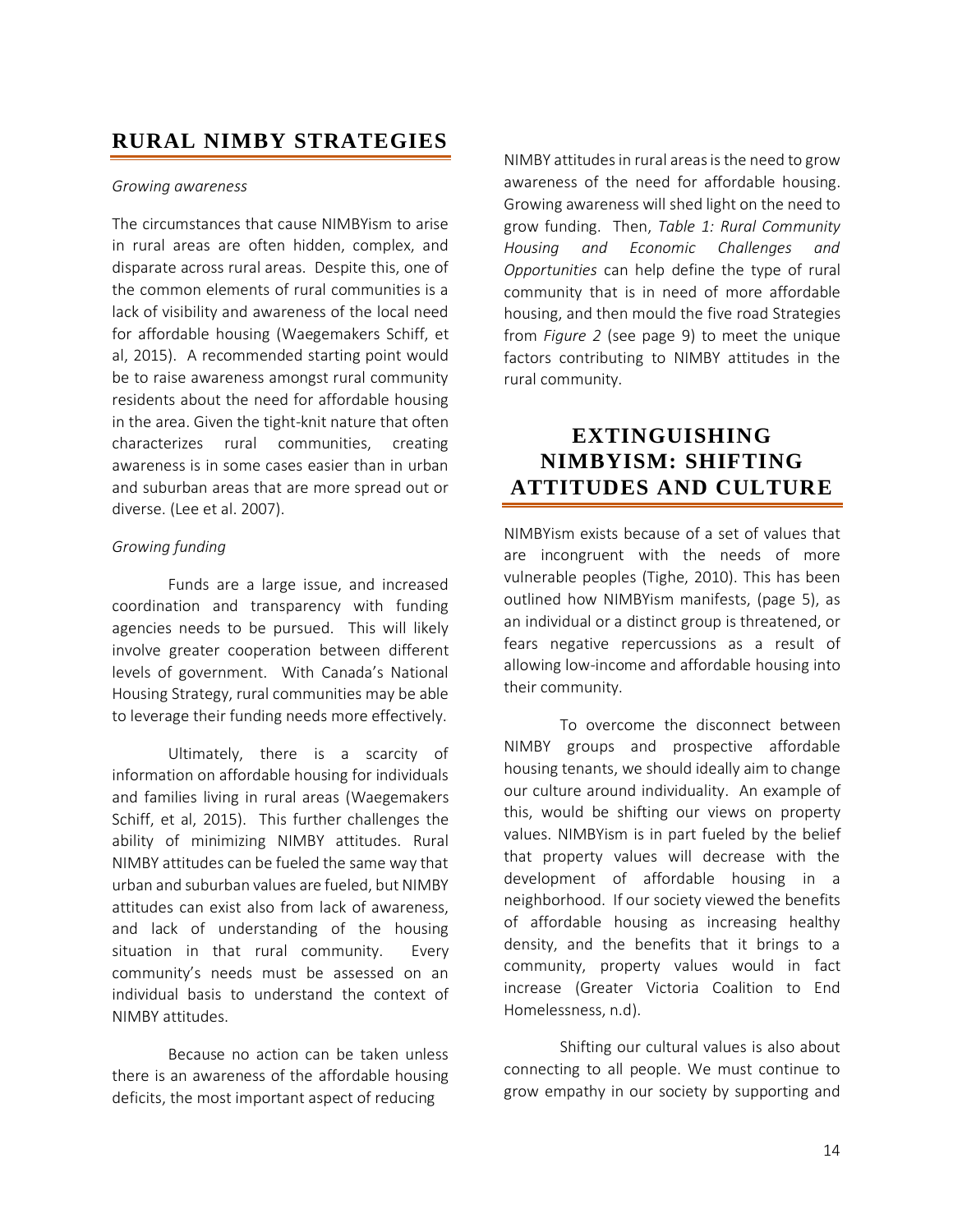building inclusive communities, organizations and cultures that will reduce stigma and prejudice toward the wide range of people in need of affordable housing.

# <span id="page-14-0"></span>**CONCLUDING REMARKS**

NIMBY attitudes are not a new phenomenon, and they are widespread and global. Understanding and managing the context of each community, and the roles, responsibilities and

desires of the stakeholders are the most effective and comprehensive ways of reducing NIMBY attitudes, and building successful affordable housing. As each community requires independent consideration, the standard strategies need to be adapted for each unique context, and adjusted as changes occur throughout the development process in a given community. Coordination, communication, trust, and collaboration are the ways different groups will succeed in addressing affordable housing needs.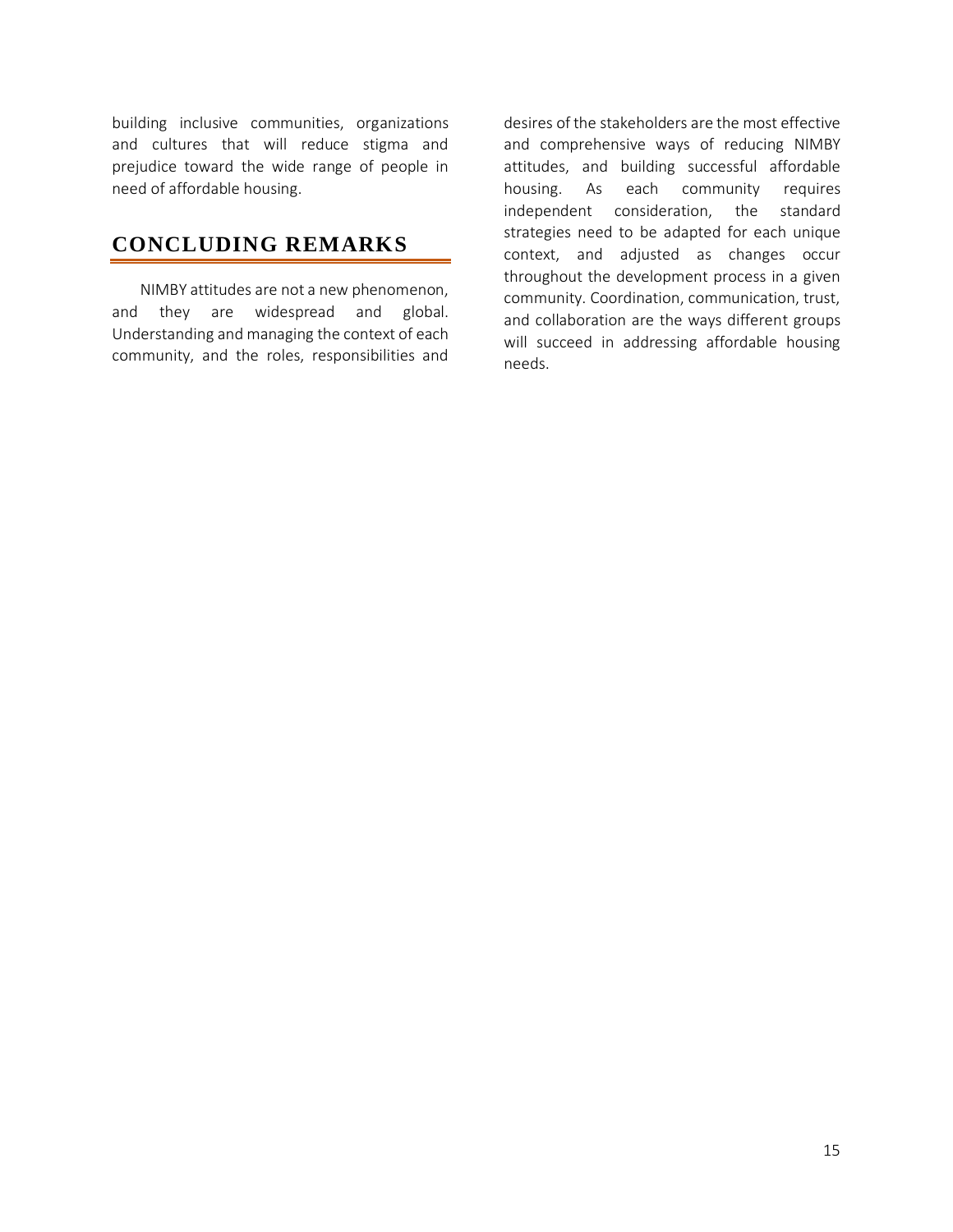- <span id="page-15-0"></span>Affordability and Choice Today. (2009). Housing In My Backyard: A Municipal Guide For Responding To NIMBY. Retrieved from [http://www.fcm.ca/Documents/tools/ACT/Housing\\_In\\_My\\_Backyard\\_A\\_Municipal\\_Guide\\_For\\_Res](http://www.fcm.ca/Documents/tools/ACT/Housing_In_My_Backyard_A_Municipal_Guide_For_Responding_To_NIMBY_EN.pdf) [ponding\\_To\\_NIMBY\\_EN.pdf](http://www.fcm.ca/Documents/tools/ACT/Housing_In_My_Backyard_A_Municipal_Guide_For_Responding_To_NIMBY_EN.pdf)
- Alexander, E. R. (2016). There is no planning—only planning practices: Notes for spatial planning theories. *Planning Theory*, *15*(1), 91–103.<https://doi.org/10.1177/1473095215594617>

BC Ministry of Housing. (2014). Toward More Inclusive Neighbourhoods.

- Canada Mortgage and Housing Corporation (2018). About Affordable Housing in Canada. Retrieved from [https://www.cmhc-schl.gc.ca/en/inpr/afhoce/afhoce\\_021.cfm](https://www.cmhc-schl.gc.ca/en/inpr/afhoce/afhoce_021.cfm)
- Canada Mortgage and Housing Corporation. (2003). Housing needs of low income people living in rural areas: Literature review. Retrieved from [https://www.cmhc](https://www.cmhc-schl.gc.ca/odpub/pdf/63128.pdf?fr=1523913784044)[schl.gc.ca/odpub/pdf/63128.pdf?fr=1523913784044](https://www.cmhc-schl.gc.ca/odpub/pdf/63128.pdf?fr=1523913784044)
- Dear, M. (1992). Understanding and overcoming the NIMBY syndrome. *Journal of the American Planning Association*, *58*(3), 288–300.<https://doi.org/10.1080/01944369208975808>
- DeVerteuil, G. (2013). Where has NIMBY gone in urban social geography? *Social and Cultural Geography*, *14*(6), 599–603.<https://doi.org/10.1080/14649365.2013.800224>
- Dokshin, F. A. (2016). Whose Backyard and What's at Issue? Spatial and Ideological Dynamics of Local Opposition to Fracking in New York State, 2010 to 2013. *American Sociological Review*, *81*(5), 921– 948.<https://doi.org/10.1177/0003122416663929>
- Duke, J. (2010). Exploring homeowner opposition to public housing developments. Journal of Sociology and Social Welfare, 37(1), 49–74.
- Fischel, W. A. 2001. The homevoter hypothesis. Cambridge: Harvard Univ. Press.
- GCA Strategies: Government and Community Affairs (n.d.). Santa Inez Apartments: Low-income housing, High-income Opponents. Retrieved from http://gcastrategies.com/success-stories/
- Greater Victoria Coalition to End Homelessness (n.d.). NIMBY to Neighbours. Retrieved from [http://victoriahomelessness.ca/wp-content/uploads/2016/01/NIMBY-Package-Print\\_FINAL.pdf](http://victoriahomelessness.ca/wp-content/uploads/2016/01/NIMBY-Package-Print_FINAL.pdf)
- Hackworth, J. (2002). Postrecession gentrification in New York City. Urban Affairs Review 37(6) pp. 815- 843.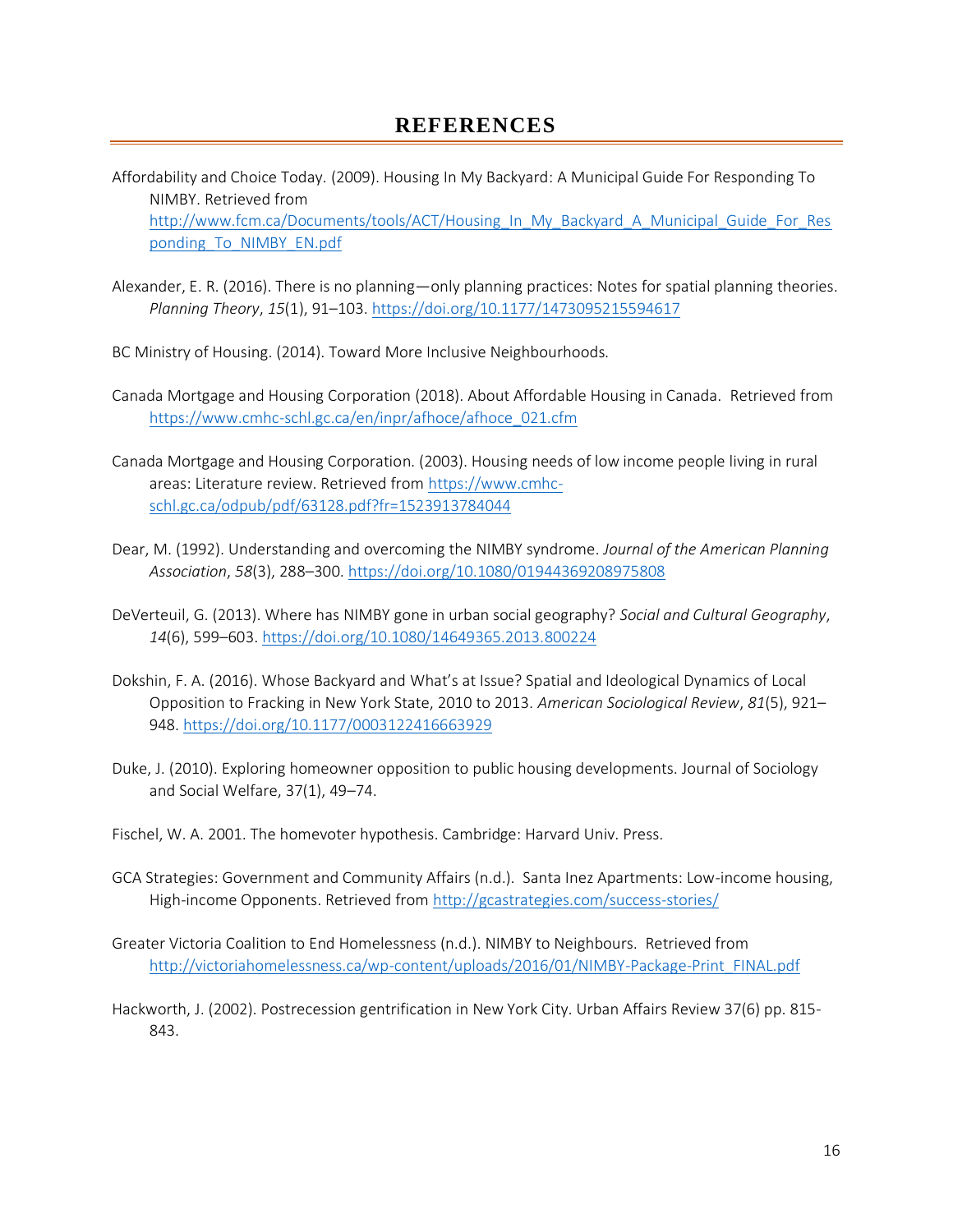- Lee, D., Budgell, M., & Skinner, J. (2007). Happy Valley-Goose Bay community plan for addressing homelessness and transitional housing. Retrieved from: [http://www.nlhhn.org/PDF/HV-](http://www.nlhhn.org/PDF/HV-GB_CommunityPlan.pdf)[GB\\_CommunityPlan.pdf](http://www.nlhhn.org/PDF/HV-GB_CommunityPlan.pdf)
- Jacobs, K. (2015). A reverse form of welafarism: some reflections on Australian housing policy. *Australian Journal of Social Issues*, *50*(1), 53–68. Retrieved from [http://www.sheltersa.asn.au/wp](http://www.sheltersa.asn.au/wp-content/uploads/150925-A-Reverse-Form-of-Welfarism-for-ebulletin.pdf)[content/uploads/150925-A-Reverse-Form-of-Welfarism-for-ebulletin.pdf](http://www.sheltersa.asn.au/wp-content/uploads/150925-A-Reverse-Form-of-Welfarism-for-ebulletin.pdf)
- Jimenez, L. (2005). *From NIMBY to YIMBY: Understanding Community Opposition to Special Needs Residential Facilities in Vancouver* (master's dissertation) Retrieved from <http://summit.sfu.ca/item/8681>
- Iglesias, T. (2002). Managing Local Opposition to Affordable Housing: A New Approach to NIMBY. *Journal of Affordable Housing*, *12*(1), 78–122.
- Macneil, M. (2004). NIMBY : When Affordable Housing Development Meets Community Opposition, (May), 1–10.
- Mcgregor, M., & Spicer, Z. (2016). The Canadian homevoter: Property values and municipal politics in Canada. *Journal of Urban Affairs*, *38*(1), 123–139.<https://doi.org/10.1111/juaf.12178>
- Patrick, C. (2014). *Aboriginal Homelessness in Canada: A Literature Review*. Retrieved from <http://homelesshub.ca/sites/default/files/AboriginalLiteratureReview.pdf>
- Ruming, K., Houston, D., & Amati, M. (2012). Multiple Suburban Publics: Rethinking Community Opposition to Consolidation in Sydney. *Geographical Research*, *50*(4), 421–435. https://doi.org/10.1111/j.1745-5871.2012.00751.x
- Scally, C. P. (2013). The Nuances of NIMBY: Context and Perceptions of Affordable Rental Housing Development. *Urban Affairs Review*, *49*(5), 718–747.<https://doi.org/10.1177/1078087412469341>
- Steffel, Jennifer E. (1995). *Storming the Suburban Fortress: Understanding the NIMBY Phenomenon* (doctoral dissertation). Retrieved from [http://digitool.library.mcgill.ca/webclient/StreamGate?folder\\_id=0&dvs=1523915036498~70&usePi](http://digitool.library.mcgill.ca/webclient/StreamGate?folder_id=0&dvs=1523915036498~70&usePid1=true&usePid2=true) [d1=true&usePid2=true](http://digitool.library.mcgill.ca/webclient/StreamGate?folder_id=0&dvs=1523915036498~70&usePid1=true&usePid2=true)

Survey of Canadian Municipalities: Regulatory measures for Housing Affordability and Choice, CMHC, Socio-economic Series Issues 87, 2001. [www.cmhc.ca](http://www.cmhc.ca/)

- Tighe, J. R. (2010). Public opinion and affordable housing: A review of the literature. *Journal of Planning Literature*, *25*(1), 3–17.<https://doi.org/10.1177/0885412210379974>
- Turner, S (2001). Throwing out the tactic rule book: Learning and practices. In: Schtazki TR, Knorr-Cetina K, von Savigny E (eds) The practice turn in contemporary theory. New York: Routledge, 120-130.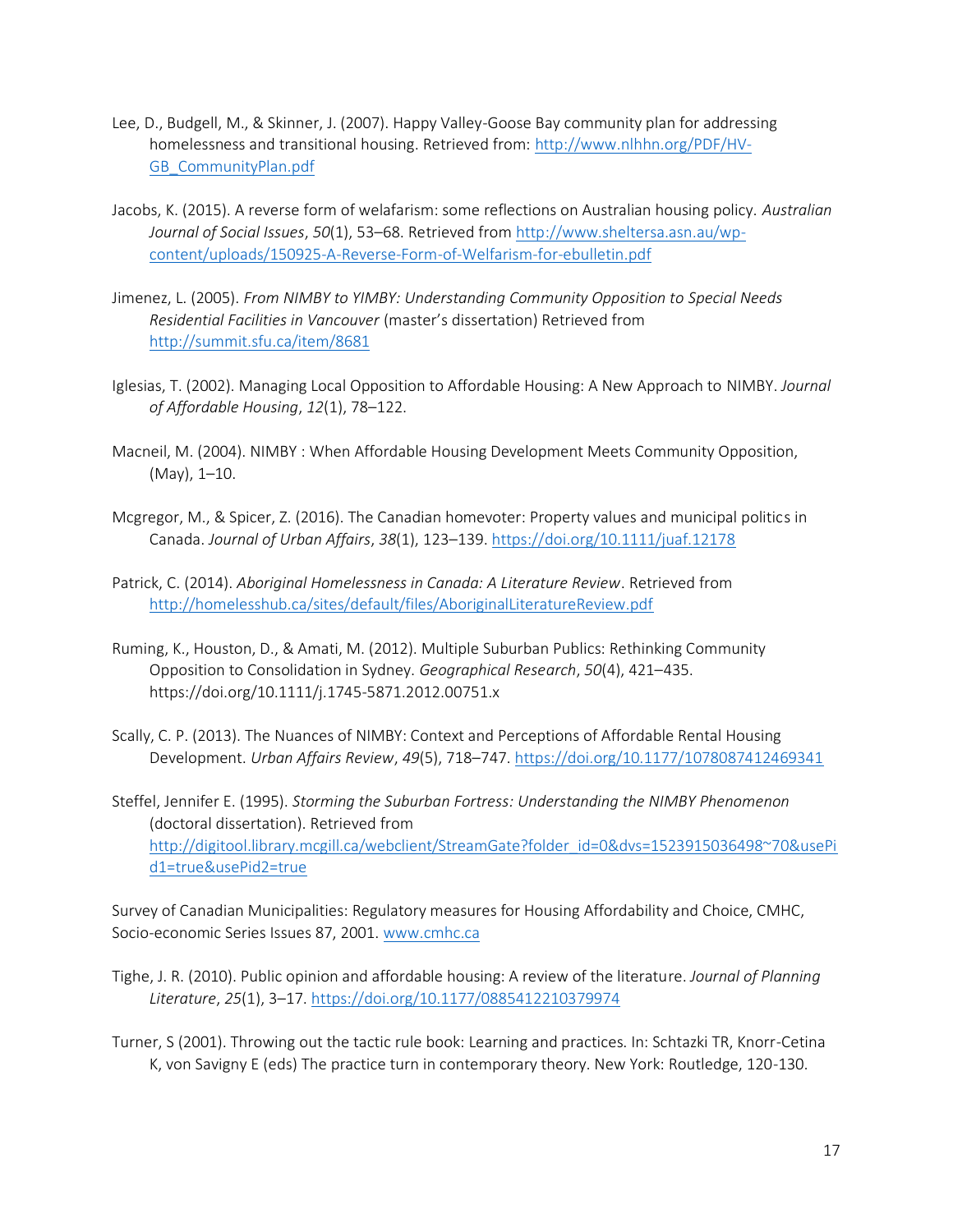- ULI. (2005). ULI Community Catalyst Report Number 3: Best Practices in the Production of Affordable Housing. *ULI Community Catalyst Report*. Retrieved from [http://www.uli.org/ResearchAndPublications/Reports/~/media/Documents/ResearchAndPublication](http://www.uli.org/ResearchAndPublications/Reports/~/media/Documents/ResearchAndPublications/Reports/Affordable%20Housing/Catalyst_AffordableHousing.ashx) [s/Reports/Affordable Housing/Catalyst\\_AffordableHousing.ashx](http://www.uli.org/ResearchAndPublications/Reports/~/media/Documents/ResearchAndPublications/Reports/Affordable%20Housing/Catalyst_AffordableHousing.ashx)
- Wheeler, M. (1994). Negotiating NIMBYs: Learning from the failure of the Massachusetts siting law. *Yale J. on Reg.*, *11*(2), 241.

Waegemakers Schiff, J., & Turner, A. (2014). Housing First in rural Canada.

- Waegemakers Schiff, J., Schiff, R., Turner, A., & Bernard, K. (2015). Rural homelessness in Canada: Directions for planning and research. *Journal of Rural and Community Development*, *10*(4), 85–106. Retrieved from<http://journals.brandonu.ca/jrcd/article/view/1230>
- Wolinski, M. (2006). In Invalid Theory Impedes Our Understanding: A Critique on the Persistence of the Language of NIMBY. *Transactions of the Institute of British Geographers, 31*(1), new series, 85-91. Retrieved from<http://www.jstor.org.ezproxy.library.ubc.ca/stable/3804421>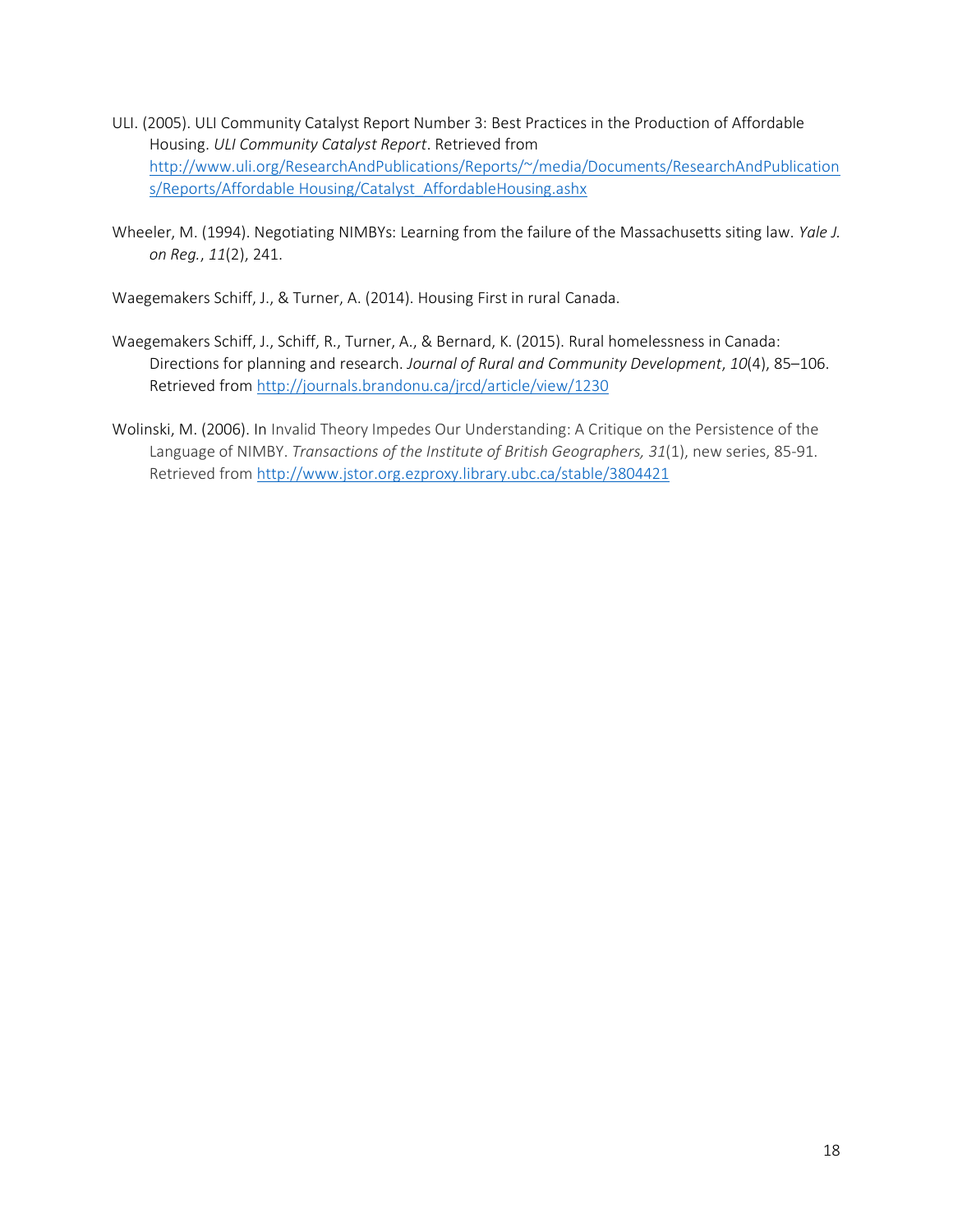<span id="page-18-0"></span>Appendix A:

Rural Community Descriptors, Challenges and Opportunities, adapted from *Rural Community Housing and Economic Case Study Analysis (Waegemakers Schiff & Turner, 2014* Bruce, D., et al., 2005).

Growing Communities:

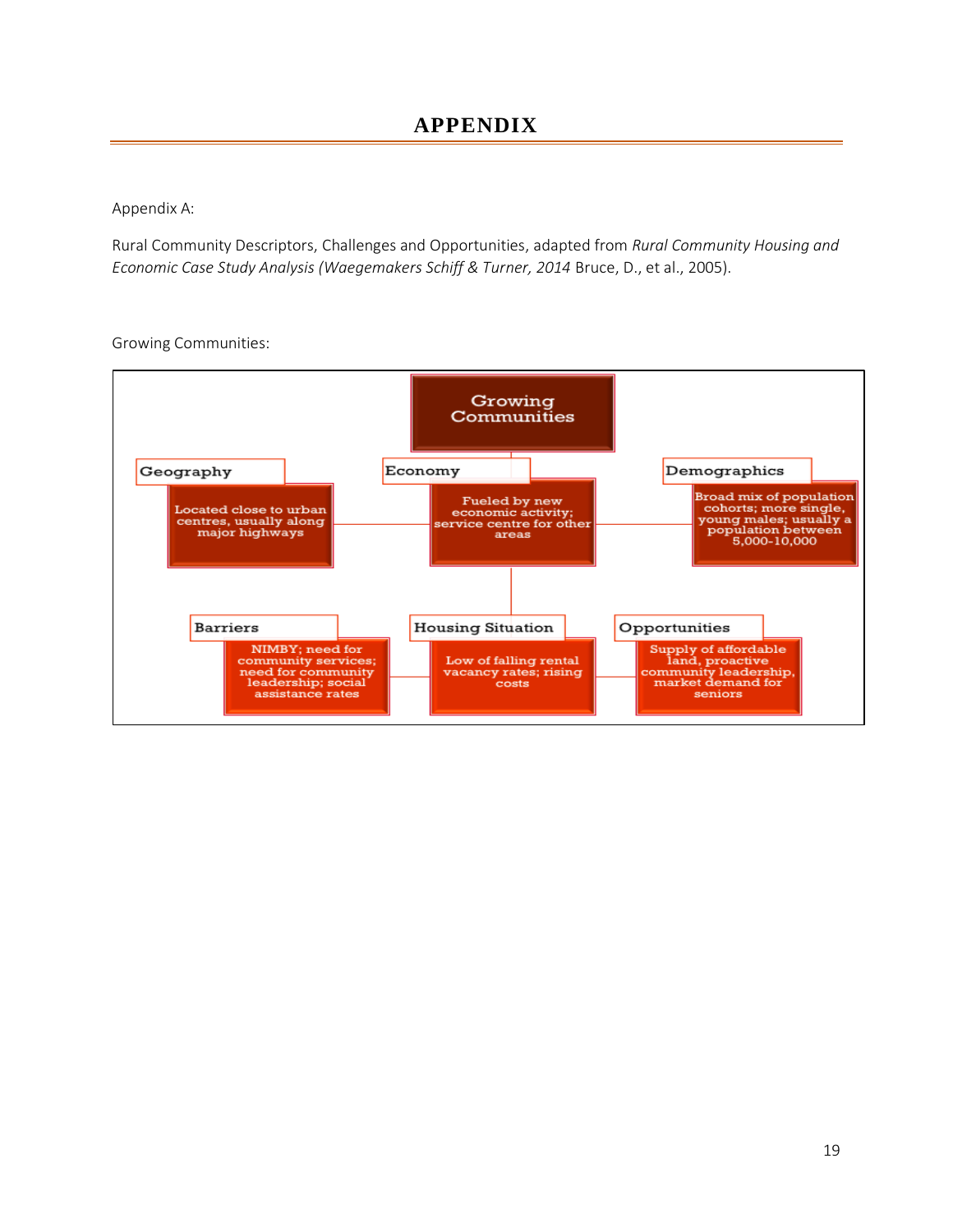Stable or Slow Growth Communities:



Declining Communities: